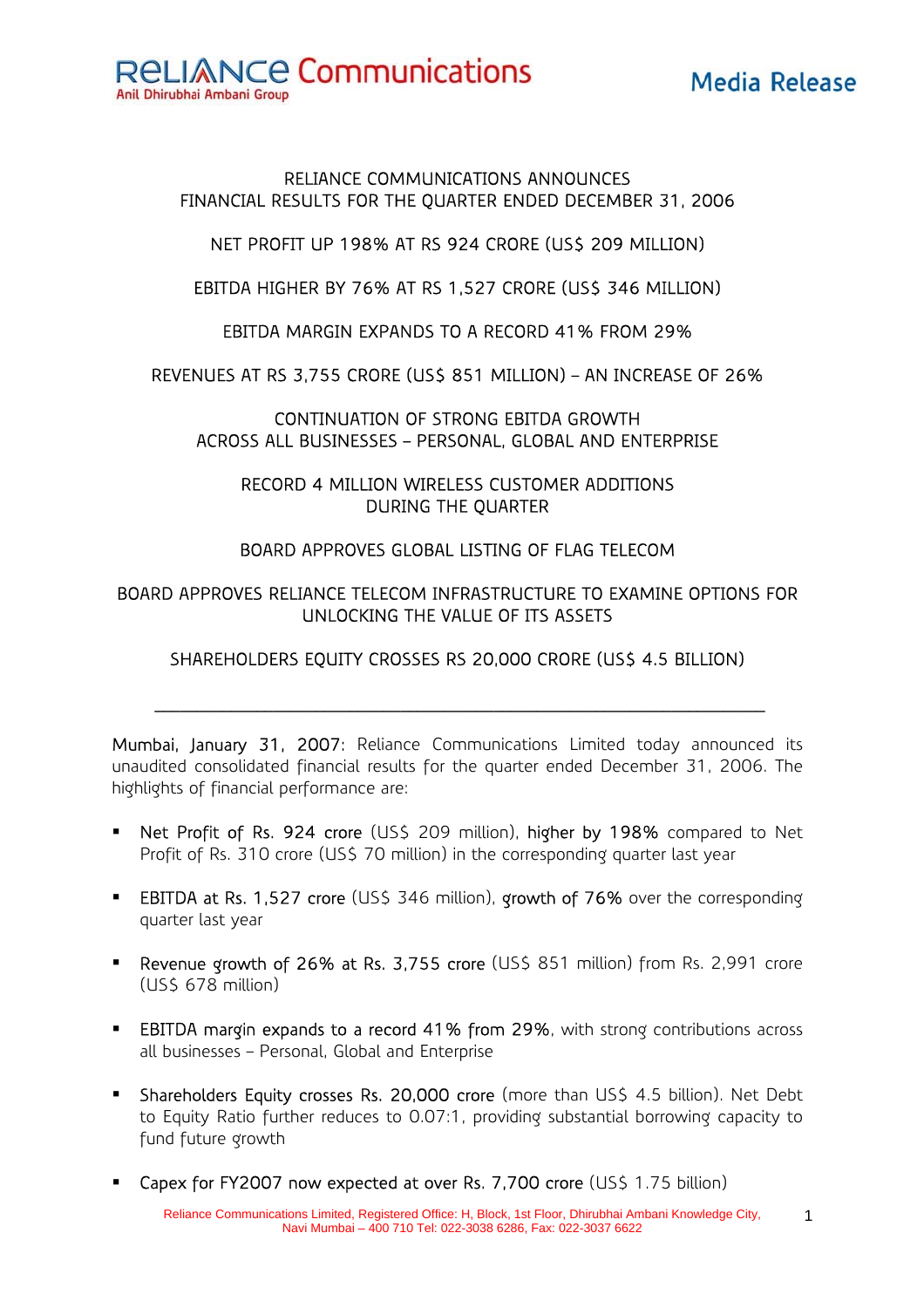

Commenting on the results, Mr Anil Dhirubhai Ambani, Chairman, Reliance Communications Limited said:

"We have delivered another quarter of strong revenue and EBITDA growth across all our business segments. Net profits have increased by 3 times in the past year.

This performance has lifted Reliance Communications into the select group of companies with annualised EBITDA of well over Rs 5,000 crore (US\$1.1 billion), EBITDA margins above 40%, Shareholders Equity of over Rs 20,000 crore (US\$4.5 billion), and a Stockmarket Value of nearly Rs 94,000 crore (over US\$21 billion). Reliance Communications is now one of Asia's most valuable telecom companies.

We remain focused on further strengthening our position within India's rapidly growing telecom sector, achieving profitable growth, and delivering long term value for our 2 million shareholders."

#### UNLOCKING VALUE

**FLAG TELECOM** 

The Board of Reliance Communications has approved the global listing of FLAG Telecom.

#### Reliance Communications has turned around the performance of FLAG Telecom over the past year and aligned it with the Indian franchise.

FLAG Telecom sees enormous growth potential in bridging the digital divide and had recently announced its nearly Rs 7,000 crore (US\$1.5 billion) Next Generation Network project which on completion will make the company the largest fully IP-enabled global undersea cable system operator touching 80% of the world population.

The potential global listing of FLAG Telecom would highlight the hidden value created in its business and provide further focus on the unique growth opportunities.

#### **RELIANCE TELECOM INFRASTRUCTURE**

The Board of Reliance Communications noted the shareholder approval given to the scheme of demerger of the wireless towers business. The Board approved Reliance Telecom Infrastructure to examine options for unlocking the value of its assets.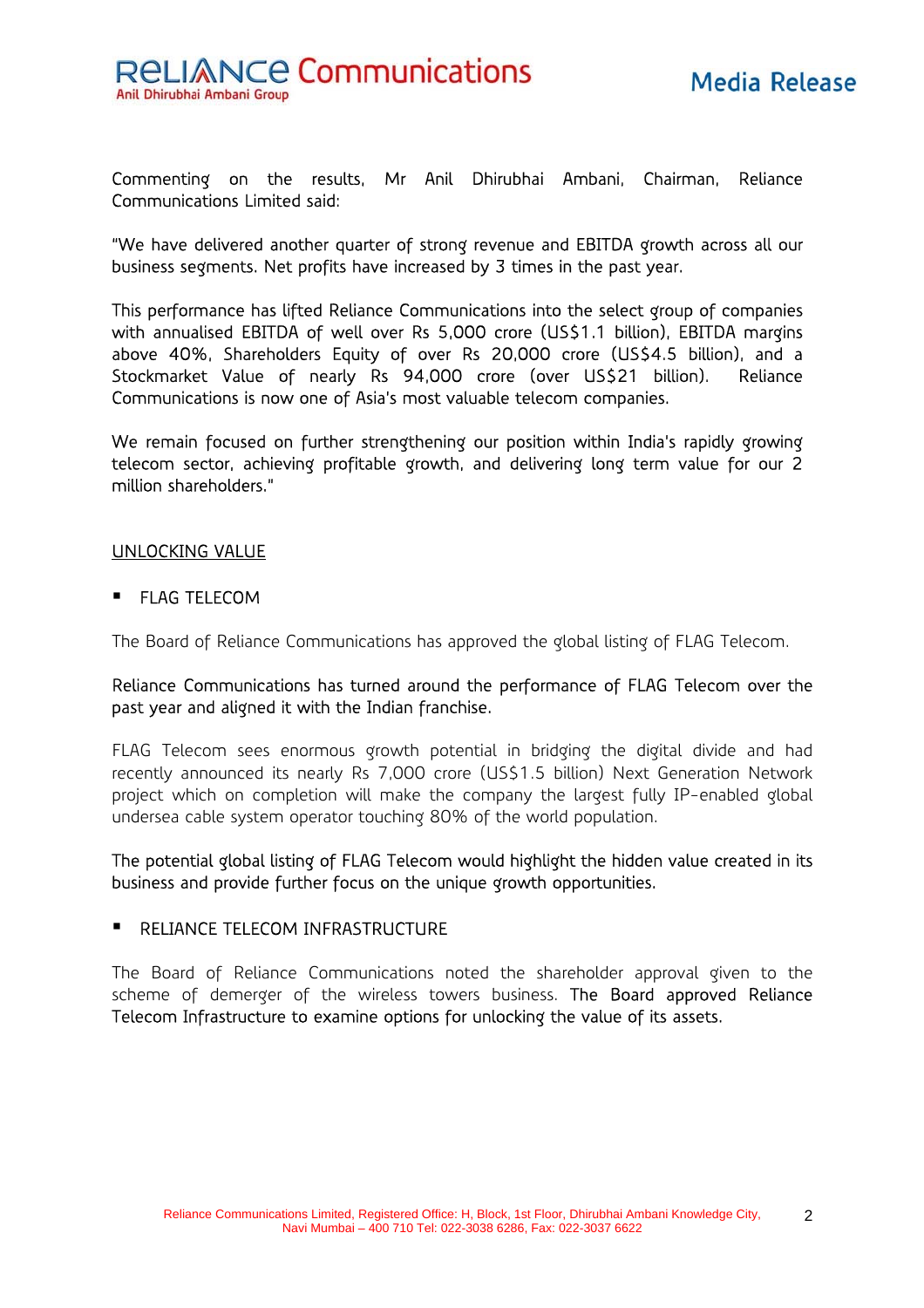### BUSINESS REVIEW

#### PERSONAL (WIRELESS)

Reliance Communications added a record 4 million wireless customer (net) during the quarter, compared with 2.1 million in the corresponding quarter last year.

At end-December 2006, the Company had over 30 million wireless customers on its network, representing a market share of 20.5% of the All India wireless market. It maintained market share of net wireless customer additions at 20.2% in Q3 FY2007.

Revenues of the Personal business increased by 39% to Rs. 2,752 crore (US\$ 624 million) from Rs. 1,981 crore (US\$ 449 million). EBITDA increased 62% to Rs. 1,029 crore (US\$ 233 million) from Rs. 636 crore (US\$ 144 million).

GLOBAL

FLAG Telecom won major new contracts worth more than US\$ 100 million (about Rs. 440 crore) during Q3 FY2007.

In the increasingly competitive ILD market, Reliance Communications maintained its leading market share of 40%.

Reliance India Call has recently been introduced in Australia and the worldwide access of our Reliance Global Call service has been extended to 200 countries.

EBITDA increased by 68% during the quarter to Rs. 355 crore (US\$ 80 million). The Global business achieved higher profit margins, with an increased contribution from the portfolio of data services. EBITDA margins increased to 27% from 15%.

**ENTERPRISE (BROADBAND)** 

The number of access lines increased to 530,000 in Q3 FY2007 from 217,000.

Leveraging the 20,000 kms of metro fiber optic cables, the number of buildings directly connected to the Reliance network increased by 110,000 in the past quarter to 379,000.

Major new orders booked by the Enterprise business during the quarter increased by over 25%. Reliance Communications has 50% market share of new Enterprise business acquisitions.

Enterprise achieved revenue growth of 149% to Rs. 316 crore (US\$ 72 million) and an EBITDA margin of 47% in Q3 FY2007.